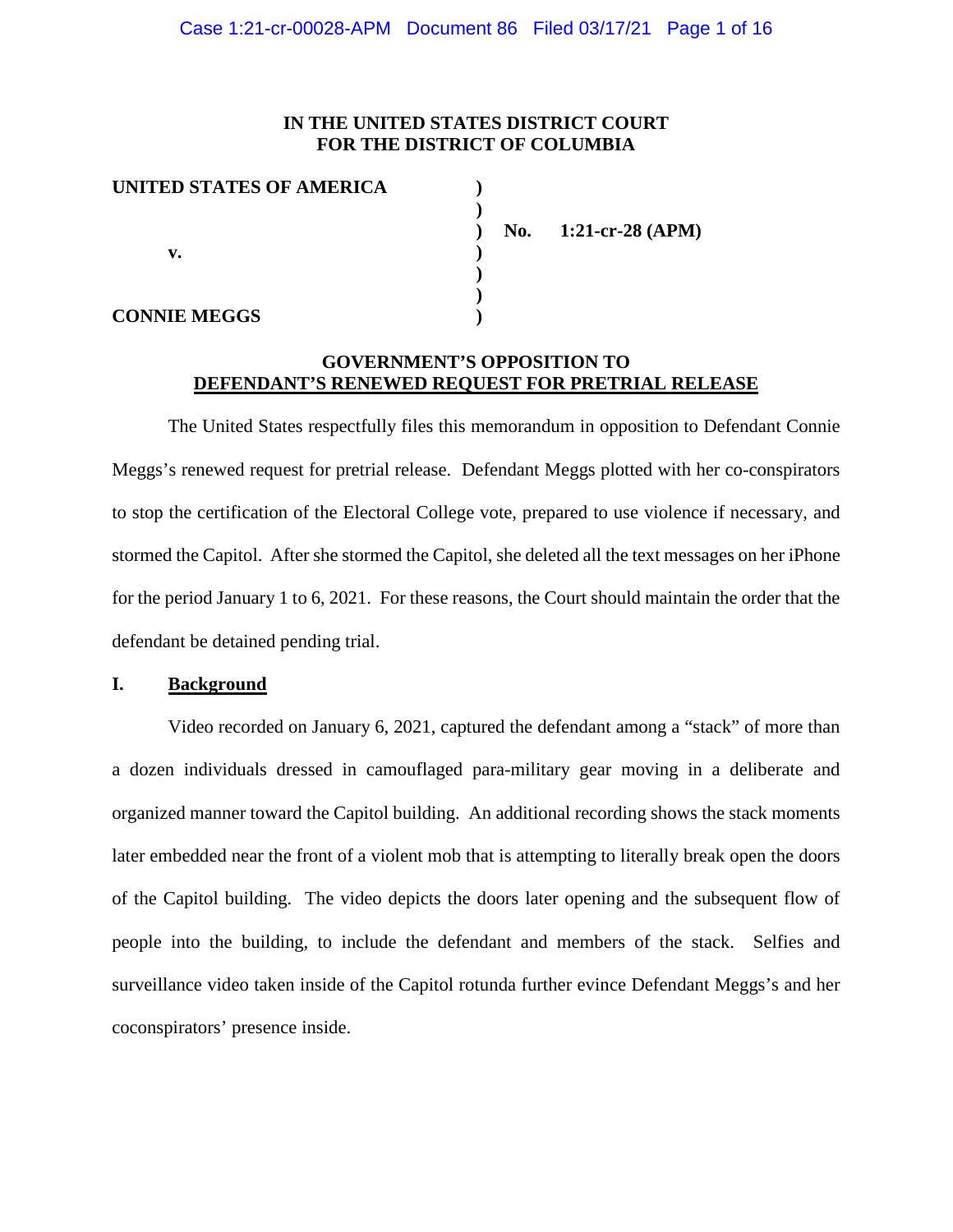### Case 1:21-cr-00028-APM Document 86 Filed 03/17/21 Page 2 of 16

Co-defendant Jessica Watkins characterized their insurgent effort to breach the Capitol building as "forcing entry into the Capitol building" and said that it was "[f]orced. Like Rugby." On the afternoon and evening of January 6, co-defendant Graydon Young wrote on Facebook that "[w]e stormed and got inside," and co-defendant Kelly Meggs wrote in a Signal chat, "Ok who gives a damn who went in there…. We are now the enemy of the State." An hour later, Kelly Meggs wrote to the same Signal chat: "We aren't quitting!! We are reloading!!"

Based on her actions described above, on February 17, 2021, Defendant Meggs was arrested on a complaint charging her with conspiracy, in violation of 18 U.S.C. § 371 (a felony); destruction of government property, in violation of 18 U.S.C. § 1361 (a felony); obstruction of an official proceeding, in violation of 18 U.S.C. § 1512(c)(2) (a felony); entering a restricted building without lawful authority, in violation of 18 U.S.C. § 1752(a) (a misdemeanor). Defendant Meggs made her initial appearance in the Middle District of Florida the same day, and was detained pending a hearing pursuant to 18 U.S.C. § 3142(f).

On February 19, 2021, a federal grand jury in Washington, D.C., indicted Defendant Meggs (along with eight co-defendants, including her husband Kelly Meggs) on the same four counts from the complaint.<sup>1</sup>

On February 22, 2021, Magistrate Judge Philip R. Lammens of the Middle District of Florida conducted a detention hearing and ordered that Defendant Meggs be detained pending trial. Judge Lammens wrote:

> There is a presumption of detention in this case. The conduct is such that someone who is alleged to have committed it is inherently unlikely to appear or not endanger the community. In other words, given the nature of the alleged conduct they are a risk of flight and danger to the community. The nature of the offense and the weight of the evidence are weighed heavily then….

 $1$  On March 12, 2021, the grand jury handed up a second superseding indictment, adding a tenth defendant but leaving the charges as to Defendant Meggs unchanged.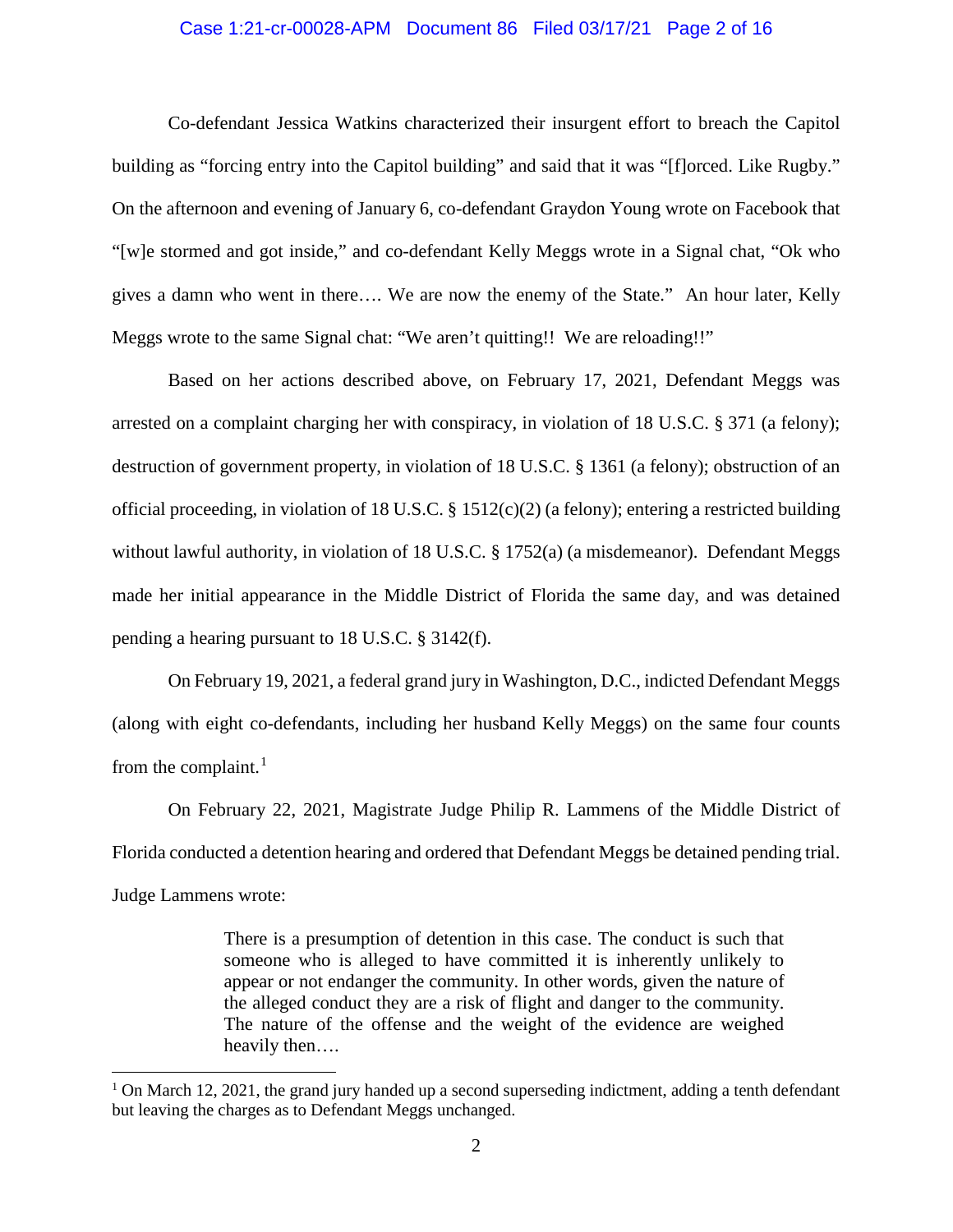This case isn't just about breaking the law. We see those cases everyday. This case is different. It is more. It is about challenging the very existence of the law. It is about a challenge to the very institution responsible for making the law, while it was in the process of carrying out its lawful duty. They were carrying out a duty that their oath required them to fulfill....

When the Court considers then the seriousness of the charges against you and the weight of the evidence, there is only one conclusion. You are a danger to the community and must be detained.

(ECF 15; Case 5:21-mj-01035-PRL (M.D. Fla.).)

On March 9, 2021, Defendant Meggs filed the instant request.

### **II. Legal Standard**

Defendant Meggs styles her pleading as a "renewed request for pretrial release," but it is unclear to the government whether she is seeking to "reopen[]" the detention hearing under Section 3142(f) based on alleged new material information, or whether she is filing a "motion for revocation of amendment" of Magistrate Judge Lammens's detention order under Section 3145(b). Her pleading cites to Section 3142 (but not Section 3145), and suggests that the fact that the U.S. Marshals Service (USMS) was unable to transport her because of her jewelry is a new fact not known to Magistrate Judge Lammens at the time he made his decision. (ECF 67 at ¶ 10.) For that reason, it appears that she is seeking to "reopen" the detention hearing under Section 3142(f), which means she must come forward with "information that was not known to the movant at the time of the hearing and that has a material bearing" on the underlying detention question. *See United States v. Lee,* 451 F. Supp. 3d 1, 5 (D.D.C. 2020).<sup>2</sup>

<sup>&</sup>lt;sup>2</sup> If Defendant Meggs is indeed moving for review under Section  $3145(b)$ , the Court should review the magistrate's release order *de novo*. *See, e.g., United States v. Tortora*, 922 F.2d 880, 883-84 (1st Cir. 1990) (district court engages in *de novo* review of contested pretrial release or detention order made by magistrate).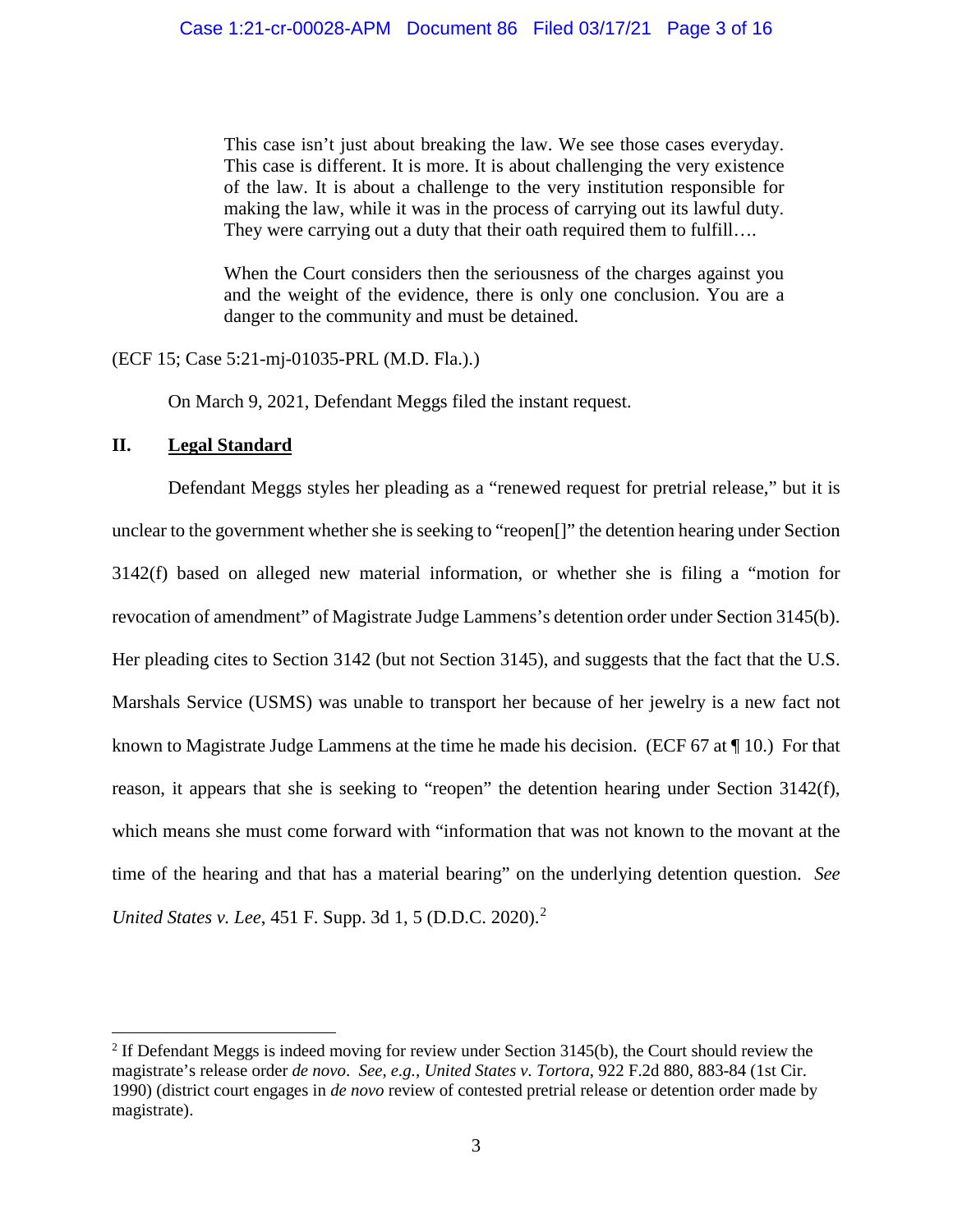At a detention hearing, the government may present evidence by way of a proffer. *United States v. Smith*, 79 F.3d 1208, 1209-10 (D.C. Cir. 1996).

### **III. Argument**

#### **a. Alleged "Changed" Circumstances**

Here, Defendant Meggs seems to be requesting release based on a proffered change in circumstances: she argues that release is warranted because the USMS did not or could not expeditiously transfer her to the Washington, D.C., area. (ECF 67 at ¶ 10.)

But on March 12, 2021, the USMS informed the undersigned – and the undersigned promptly informed the Court and Defendant Meggs's counsel – that Defendant Meggs's ring had been removed and that the USMS was scheduling Defendant Meggs for transportation from Florida to Washington, D.C., within the Justice Prisoner Transportation System (JPATS).

For this reason, there has not been a significant change to the factual findings that underpinned Magistrate Judge Lammens' detention order, and the Court should deny Defendant Meggs's "renewed request."

### **b. Basis for Detention**

### **i. Defendant Meggs's Actions on January 6**

Defendant Meggs's renewed request for pretrial release fails to recognize that there is a rebuttable presumption in favor of Defendant Meggs's detention, pursuant to 18 U.S.C. § 3142(e)(3)(C). A felony charge of destroying government property under 18 U.S.C. § 1361 is an offense listed in 18 U.S.C. § 2332b(g)(5)(B) and is punishable by a term of imprisonment of up to 10 years, which falls within the statutory requirement that the predicate offense provide for punishment of "10 or more years." Because the grand jury found probable cause that the defendant committed a felony violation of Section 1361, the rebuttable presumption applies here.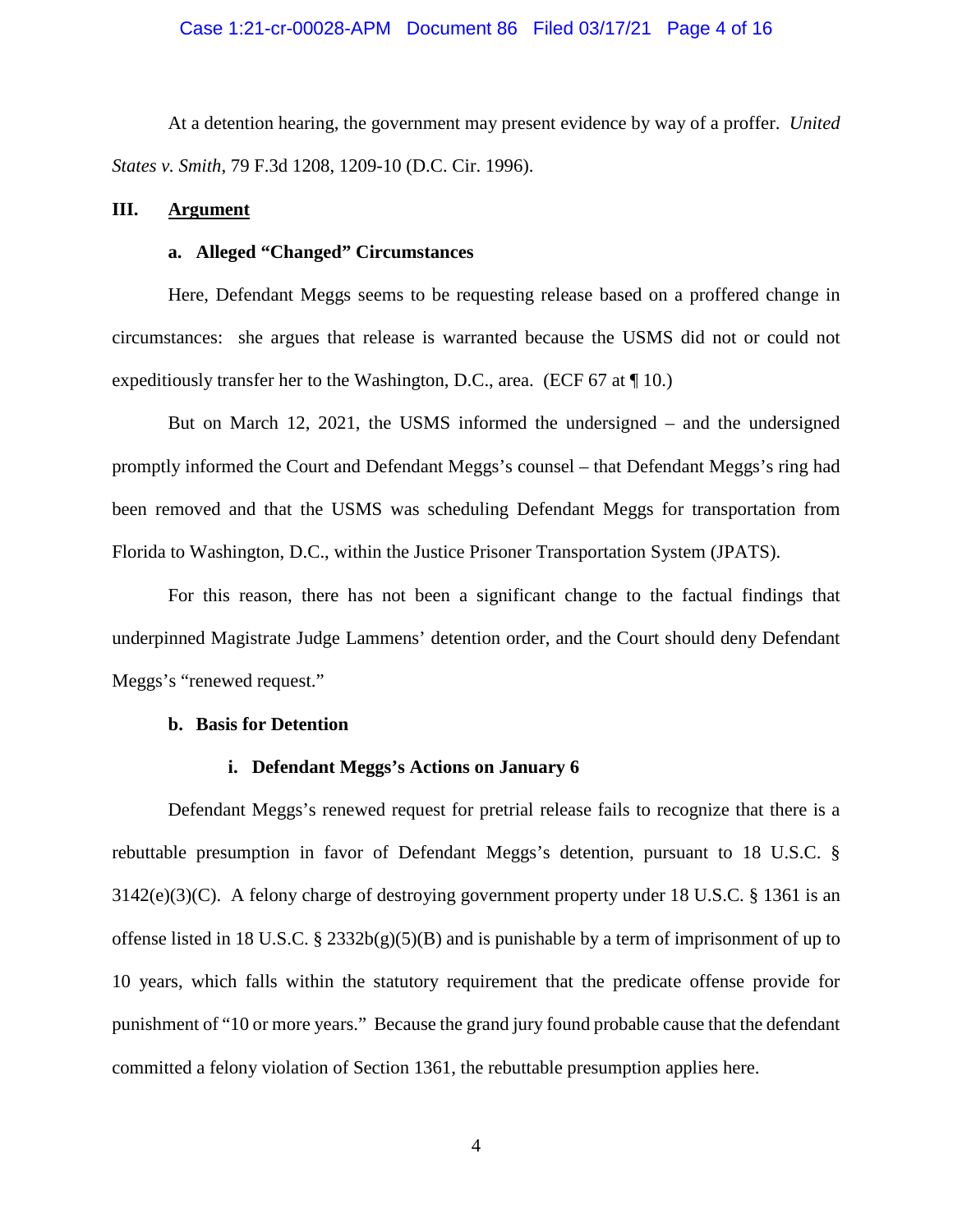### Case 1:21-cr-00028-APM Document 86 Filed 03/17/21 Page 5 of 16

Judge Lammens found that the presumption applied – and that it was not rebutted. This Court should not disturb that ruling.

Even if the Court were to reach the merits of Judge Lammens' detention decision, Defendant Meggs has not proffered facts to rebut the presumption of detention, and the factors in Section  $3142(g)$  still favor Defendant Meggs's detention.<sup>3</sup> None of the information presented in Defendant Meggs's pleading negates that she conspired with others to stop Congress' certification of the Electoral College vote, took steps to aid this conspiracy, and then participated in the storming of the Capitol itself.

Members of the stack of Oath Keepers – including Defendant Meggs – wearing matching uniforms consisting of camouflaged-combat attire, aggressively approached the east doors of the Capitol. These individuals, who are wearing helmets, reinforced vests, and clothing with Oath Keeper logos and insignia, can be seen moving in an organized and practiced fashion and forcing their way to the front of the crowd gathered around a set of doors:

 <sup>3</sup> Moreover, the indicted crime of a Section 1361 violation is an enumerated offense under Section  $2332b(g)(5)(B)$  and the offense was clearly calculated to "influence or affect the conduct of government by intimidation or coercion" under Section  $2332b(g)(5)(A)$ . As such, the offense constitutes a federal crime of terrorism for purposes of evaluating the "nature and circumstances of the offense charged" under Section  $3142(g)(1)$ .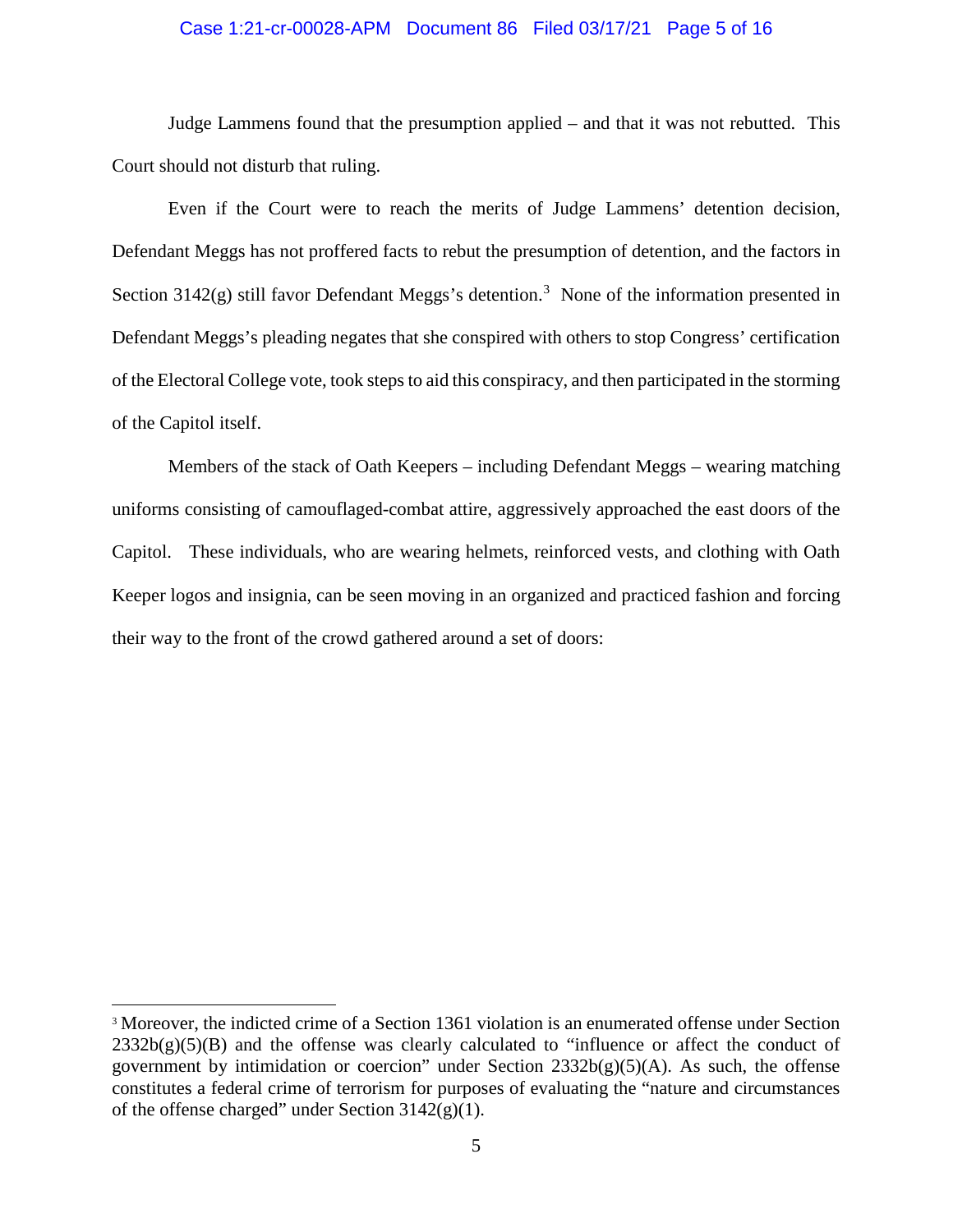

A close-up view of the badges on the vest of one of these individuals, seen just under the Oath Keepers emblem on his shirt, displays the Oath Keepers motto, "Not On Our Watch." The badge also says, "I don't believe in anything. I'm just here for the violence."



Then, Defendant Meggs, as part of the stack, and with seven of her current co-defendants,

rushed through the Capitol doors and past a police officer trying to keep the crowd at bay: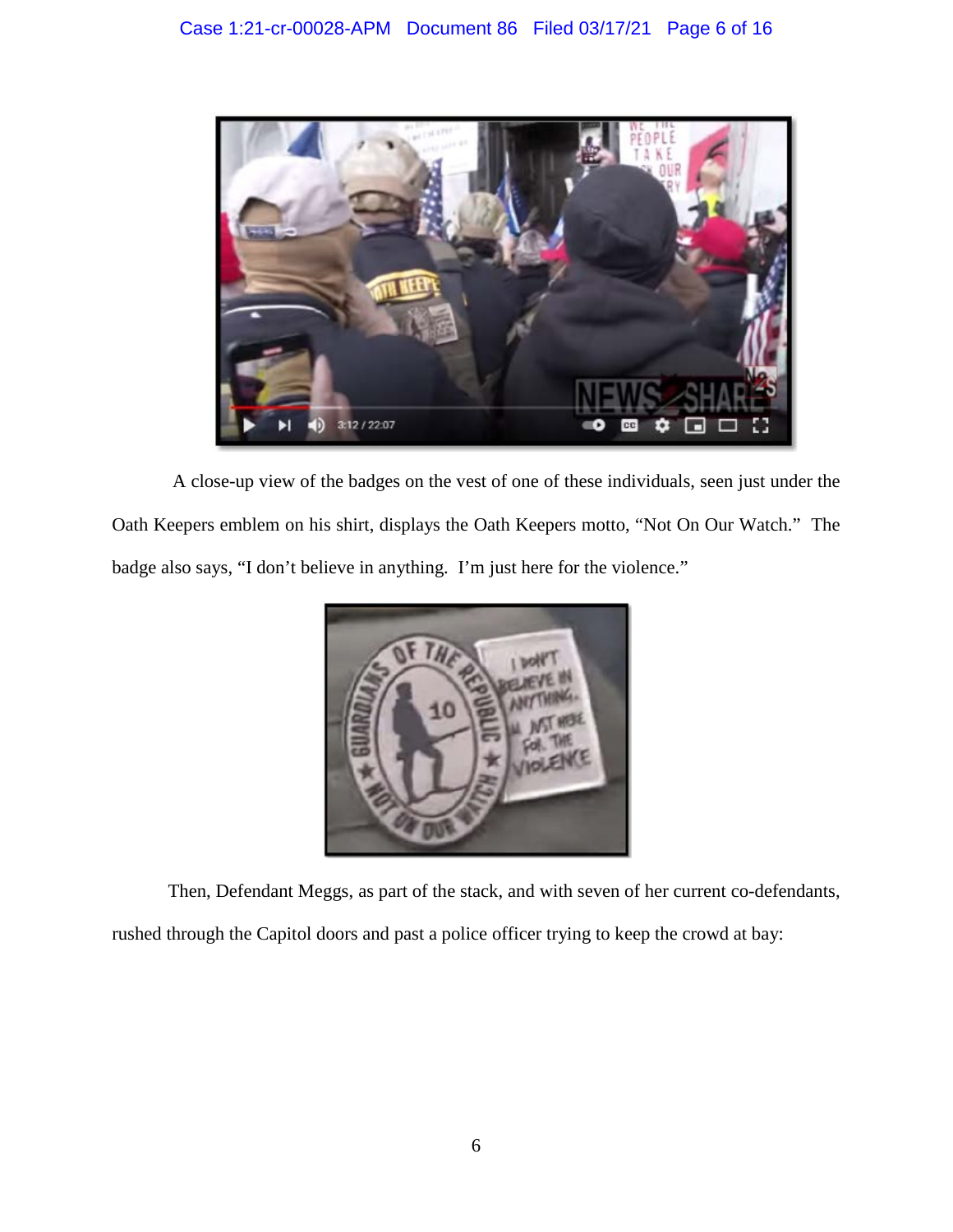# Case 1:21-cr-00028-APM Document 86 Filed 03/17/21 Page 7 of 16



Defendant Meggs is a member of the Oath Keepers. Her MeWe account contains a photo of her wearing an Oath Keepers hat (next to her husband and co-defendant Kelly Meggs wearing an Oath Keepers shirt):

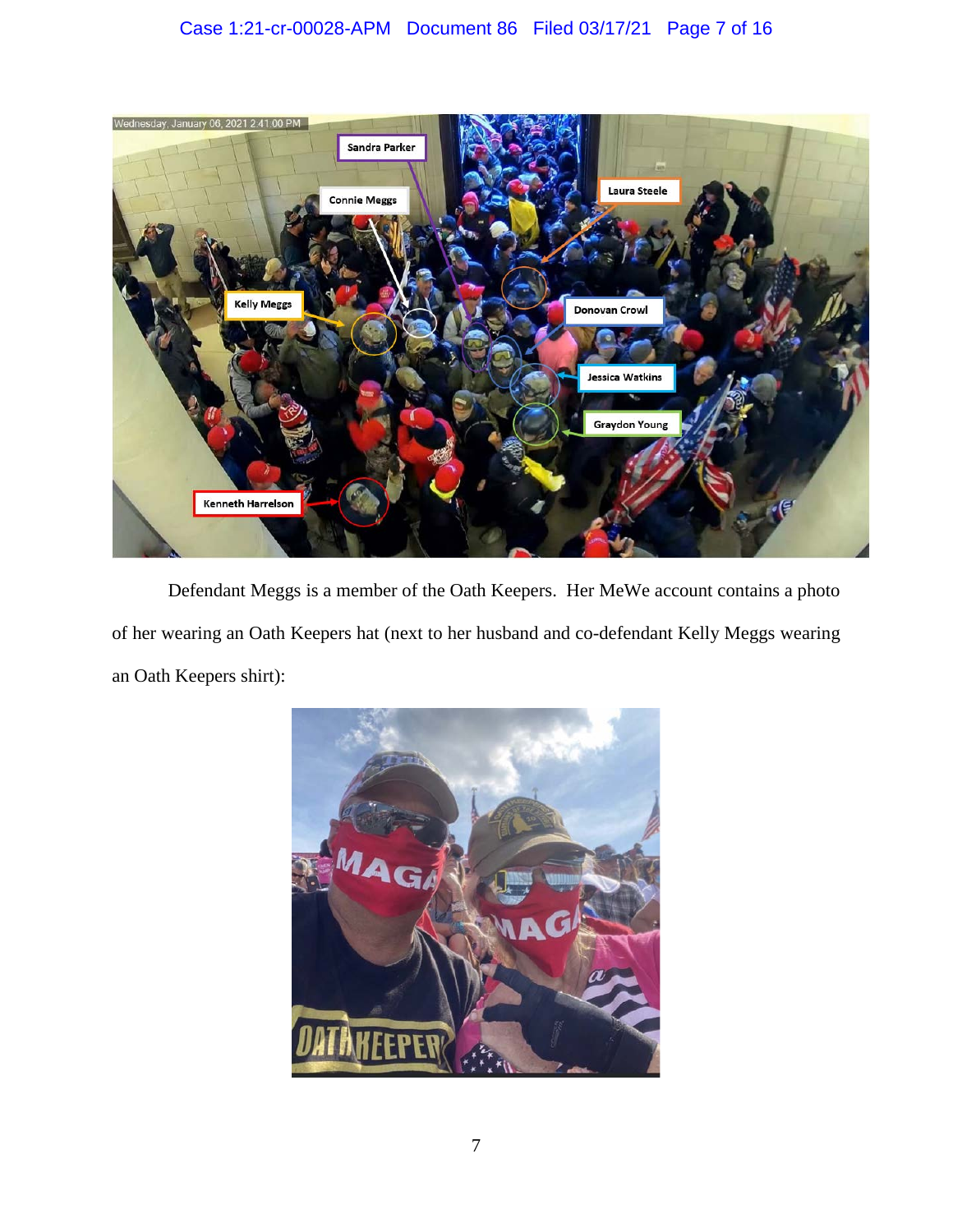### Case 1:21-cr-00028-APM Document 86 Filed 03/17/21 Page 8 of 16

Kelly Meggs proclaimed on Facebook on December 25, 2020, that he was named "State lead" (presumably of the Oath Keepers):

## Author Kelly Meggs (Facebook: 1517304829) Sent 2020-12-25 00:40:00 UTC Body I was named State lead of Florida today.

Financial records show that, five months earlier, Kelly Meggs purchased a "lifetime membership with spouse" to the Oath Keepers:

|           | 1610 ch_0H0dRR2 US |  | acct 1VFw2vOath Keepers 2020-07-03T01:11:49.66Z                                                                | <b>TRUE</b> | 85 usd |
|-----------|--------------------|--|----------------------------------------------------------------------------------------------------------------|-------------|--------|
|           |                    |  |                                                                                                                |             |        |
| 1610 null |                    |  | User ID: 11208 - User Email: Kellymeggs@yahoo.com Subscription: Lifetime Membership with Spouse - Subscription |             |        |

In her custodial interview, Defendant Meggs initially said "I am not an Oath Keeper." But then when asked, "So you're not a member," she replied in part, "I guess I was an Oath Keeper in spirit."

During her interview, she also said she only knew people in the Oath Keepers by their nicknames, and "I don't even know what my husband's nickname, what he goes by. I really don't." That statement strains credulity. According to an email message sent from co-defendant Graydon Young shortly after the storming of the Capitol, Kelly Meggs – aka "Gator 1" – was the "team leader" during the operation. And Kelly Meggs used the name "Gator" in both his email address and in Go To Meeting chat sessions used by Oath Keeper members to plan the attack. Kelly Meggs even admitted in his own custodial interview that he went by "Gator." If other members of the stack regularly and openly called Kelly Meggs "Gator 1," how could Defendant Meggs not know her husband's moniker?

And Defendant Meggs obviously was acquainted with other members of the Oath Keepers group who stormed the Capitol with her on January 6; the photo below, which was shared on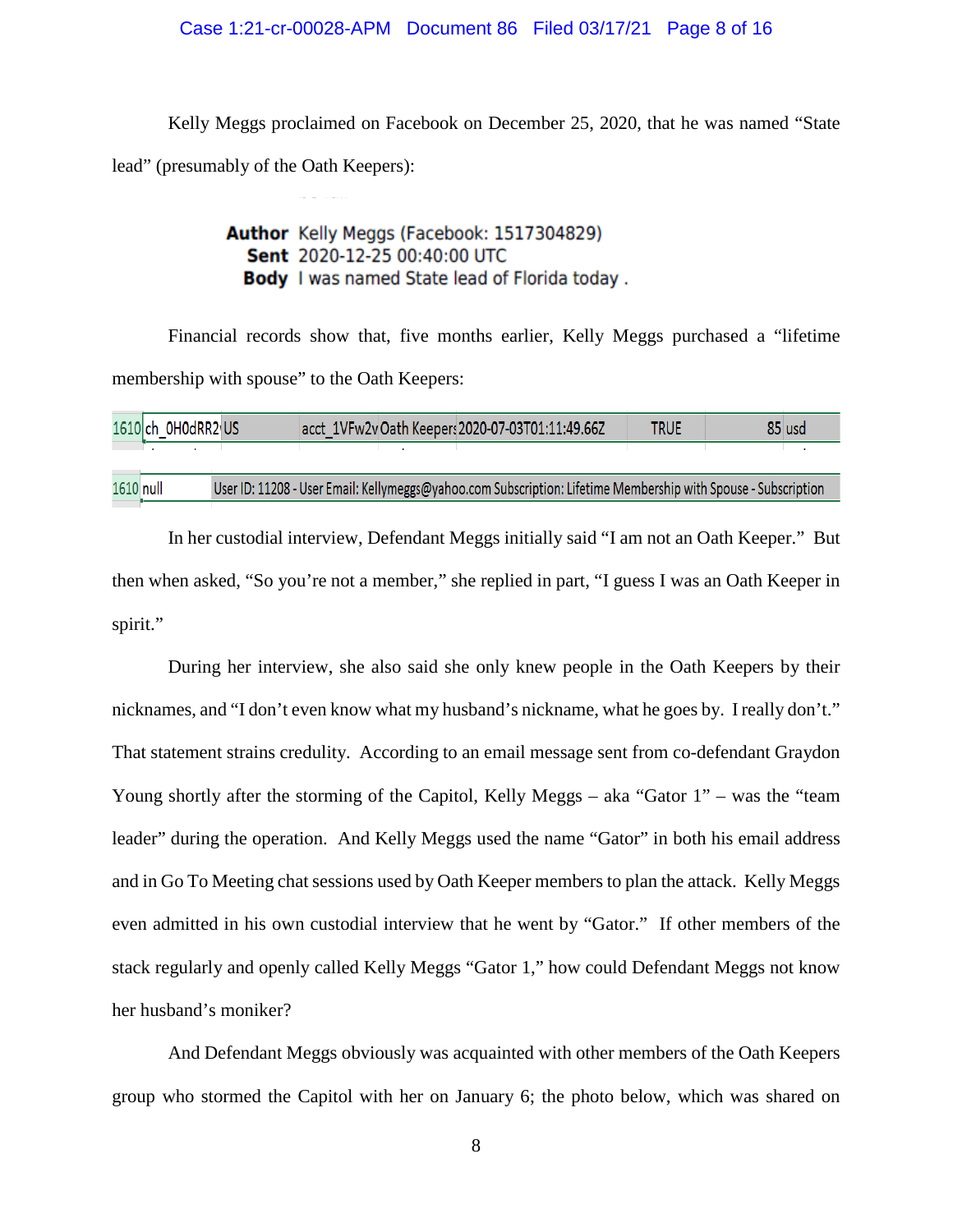# Case 1:21-cr-00028-APM Document 86 Filed 03/17/21 Page 9 of 16

Facebook on December 15, 2020, shows Defendant Meggs (red oval) posing at a book signing with several other individuals, including co-defendant Graydon Young (green oval):



On January 14, 2021, Kelly Meggs sent the following photo to another person on Facebook:

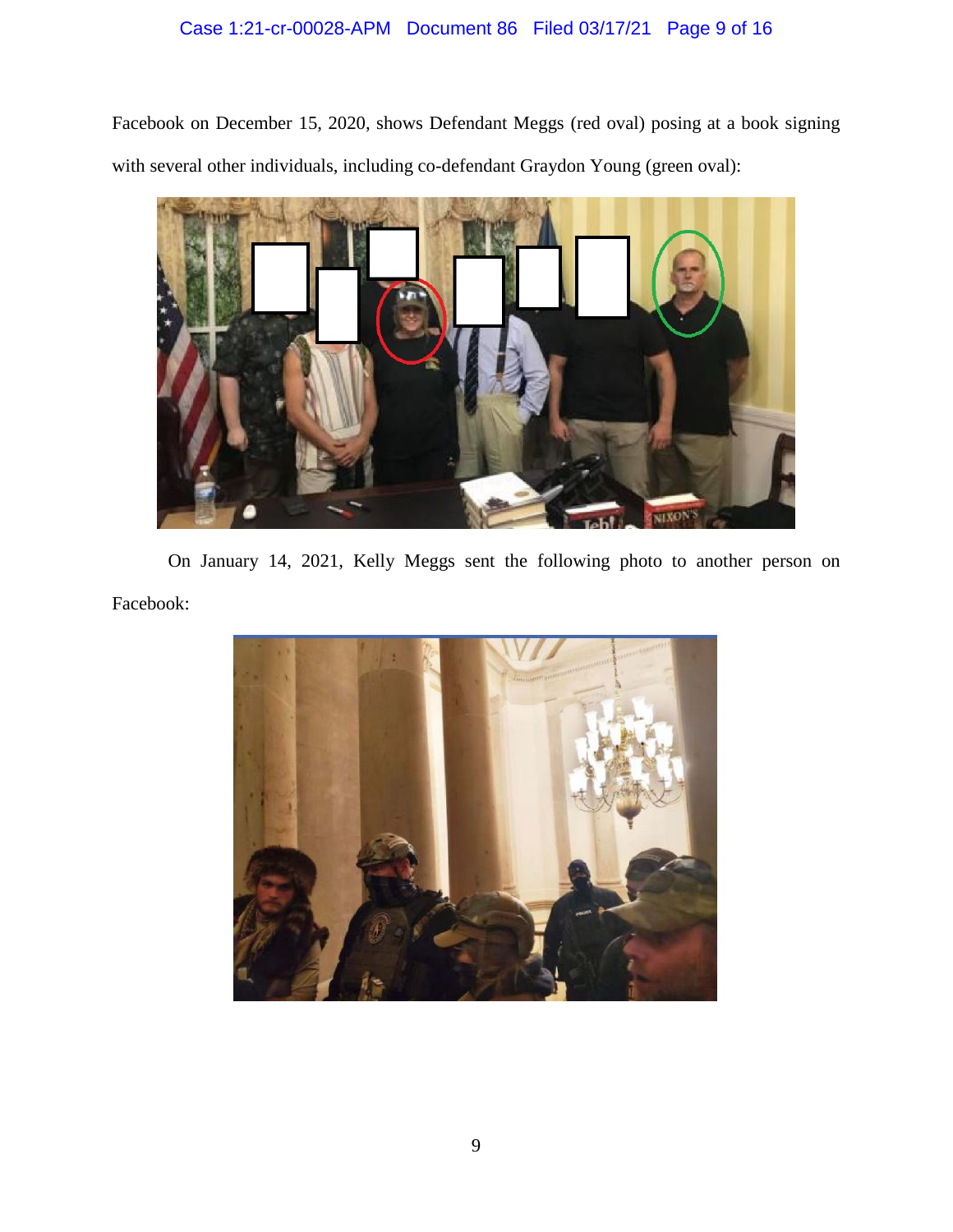### Case 1:21-cr-00028-APM Document 86 Filed 03/17/21 Page 10 of 16

The photo shows Defendant Meggs, along with co-defendants Kelly Meggs and Kenneth

Harrelson, inside the Capitol on January 6. Kelly Meggs then had this exchange with the recipient

of the photo, about how his wife – Defendant Meggs – "wouldn't have missed it for the world":

|               | Author Kelly Meggs (Facebook: 1517304829)<br>Sent 2021-01-14 03:51:29 UTC<br><b>Body</b> That officer was<br>Down we saved him. They surrounded him and he was aiming at<br>them. We stopped it. That's why we aren't in jail                                |
|---------------|--------------------------------------------------------------------------------------------------------------------------------------------------------------------------------------------------------------------------------------------------------------|
| <b>Author</b> | Sent 2021-01-14 03:54:18 UTC<br>Body The one outside on the steps?                                                                                                                                                                                           |
| <b>Author</b> | Sent 2021-01-14 03:54:48 UTC<br>Body Who was "they". For real!? I'm assuming a little bit of both.                                                                                                                                                           |
|               | Author Kelly Meggs (Facebook: 1517304829)<br>Sent 2021-01-14 04:00:40 UTC<br>Body We went in and were a little in awe then we saw the trouble, he<br>was surrounded by both trumpers and bad people. We just<br>stopped it from escalating which was eminent |
| <b>Author</b> | Sent 2021-01-14 04:05:27 UTC                                                                                                                                                                                                                                 |
| <b>Body</b>   | Good for you Kelly. I knew you would get in there. But don't leave a<br>woman hanging. Lol. Did your wife go? Where was she?                                                                                                                                 |
|               | Author Kelly Meggs (Facebook: 1517304829)<br>Sent 2021-01-14 04:05:44 UTC<br><b>Body</b> To my left                                                                                                                                                          |
|               | Author Kelly Meggs (Facebook: 1517304829)<br>Sent 2021-01-14 04:05:56 UTC<br>Body She wouldn't have missed it for the world                                                                                                                                  |

According to a review of Defendant Meggs's cell phone, on January 19, 2021, she sent a

text to another individual with a link to a Washington Post article about some of her co-defendants

being arrested for participating the attack on the Capitol on January 6. Accompanying the article,

Defendant Meggs wrote: "Don't even know these people wtf what police line."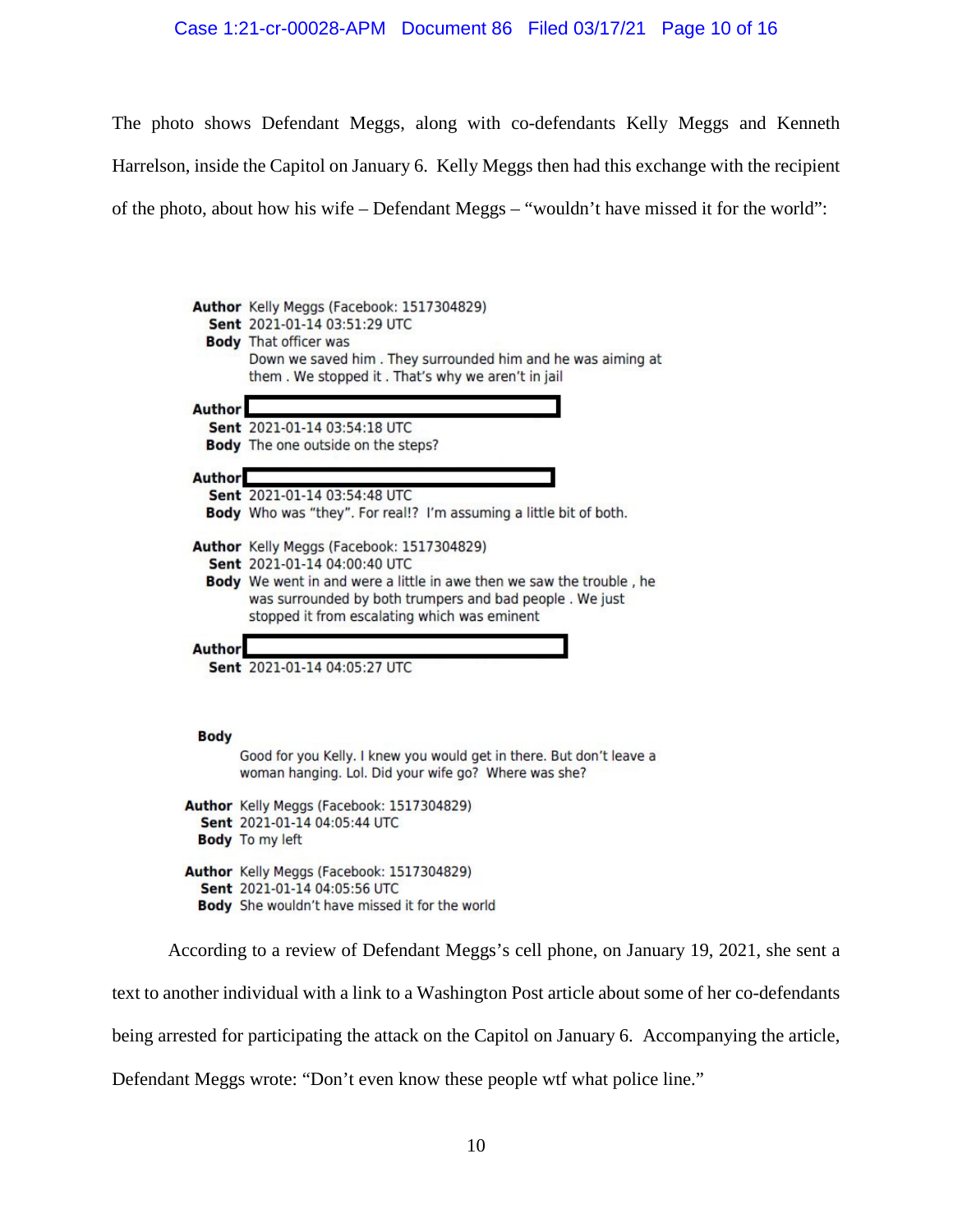### Case 1:21-cr-00028-APM Document 86 Filed 03/17/21 Page 11 of 16

But Defendant Meggs does "know" these people. On their way to Washington, D.C., by her own admission during her custodial interview, she and her husband stayed at a property in North Carolina belonging to another member of the Oath Keepers. Then she and her husband stayed at a hotel in Washington, D.C., with several other members – her husband paid for two room at the hotel, with two different credit cards, suggesting that Defendant Meggs was aware of at least the other individuals' presence if not the Meggs family's financing of others' lodging.<sup>4</sup>

And on January 6, Connie Meggs spent the day with the other people with whom she stormed the Capitol: she was photographed at the Ellipse with other members of the conspiracy. In the below photo, Defendant Meggs is indicated with the blue arrow, while co-defendant Crowl is circled in blue:



 <sup>4</sup> Kelly Meggs also paid for yet another Oath Keepers member's room at a hotel in Arlington.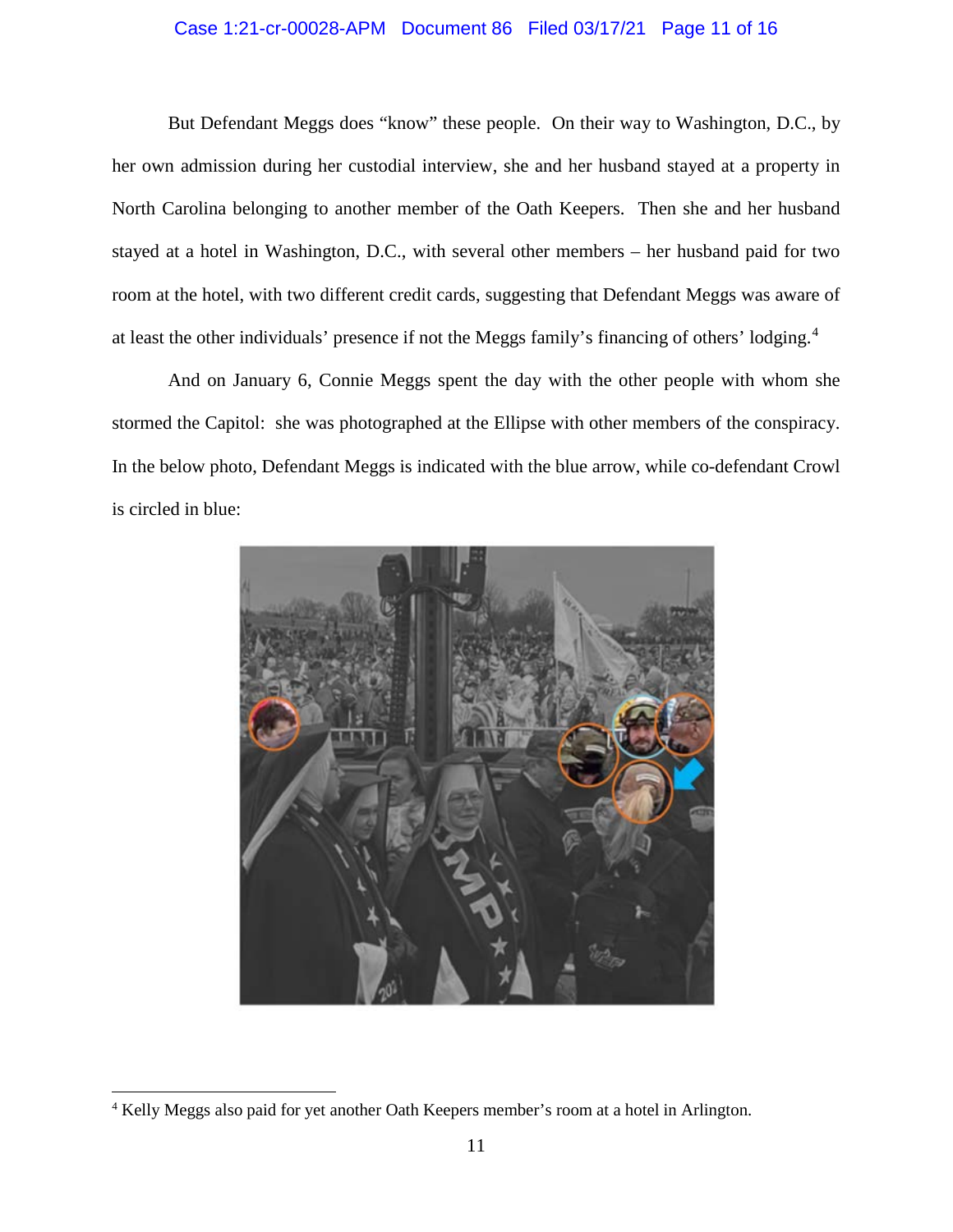## Case 1:21-cr-00028-APM Document 86 Filed 03/17/21 Page 12 of 16

And Defendant Meggs – like several of her co-defendants – prepared herself for battle. While she was wearing a baseball cap earlier in the day, before entering the Capitol she donned a hard tactical helmet:



The blue arrow shows Defendant Meggs climbing the east side stairs of the Capitol as part of the stack of Oath Keepers – many of whom, like Defendant Meggs – were wearing helmets:

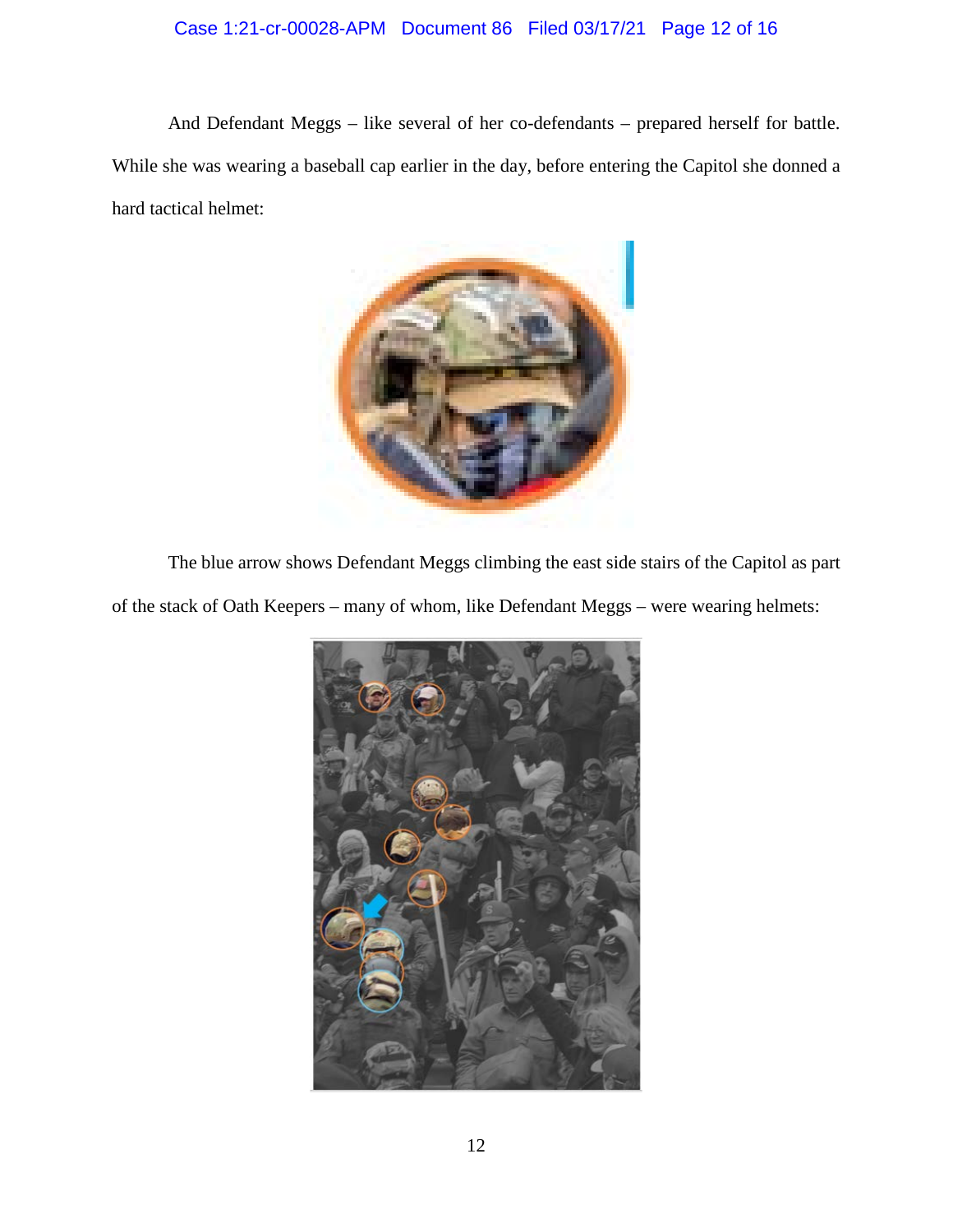### Case 1:21-cr-00028-APM Document 86 Filed 03/17/21 Page 13 of 16

Several members of the stack – as well as other members of the Oath Keepers – participated in a Signal chat titled "DC OP: Jan 6 21." The chat shows that the participants were activating a plan to use force on January 6. At approximately 1:38 p.m., Person One wrote, "All I see is Trump doing is complaining. I see no intent by him to do anything. So the patriots are taking it into their own hands. They've had enough." At 2:14 p.m., an individual leading the coordination of the security details run by the Oath Keepers on January 5-6 stated, "The have taken ground at the capital[.] We need to regroup any members who are not on mission." Person One then reposts that message and instructs the group: "Come to South Side of Capitol on steps" and then sends a photograph showing the southeast side of the Capitol. At 2:41 p.m., Person One posts another photograph showing the southeast side of the Capitol with the caption, "South side of US Capitol. Patriots pounding on doors<sup>[1]</sup>. At approximately 2:40 p.m., the individuals in the "stack," to include Defendant Meggs and her co-defendants Kelly Meggs, Jessica Watkins, Graydon Young, Laura Steele, Donovan Crowl, and Sandra Parker, forcibly entered the Capitol through the Rotunda door in the center of the east side of the building.

Publicly available photographs and video show someone consistent in appearance with Person One on the east side of the Capitol on the afternoon of January 6, 2021, after the Capitol was breached. At one point, around 4:00 p.m., a large group – that included Defendant Meggs and co-defendants Kelly Meggs, Graydon Young, Laura Steele, other members of the stack, and other individuals wearing "Oath Keepers" clothing and insignia who stormed the Capitol – gathered around Person One and stood around waiting for at least ten minutes in that location.

### **ii. Defendant Meggs's Actions After January 6**

When the FBI searched Defendant Meggs's residence on February 17, 2021, the FBI located more than three firearms. And Defendant Meggs herself admitted during her custodial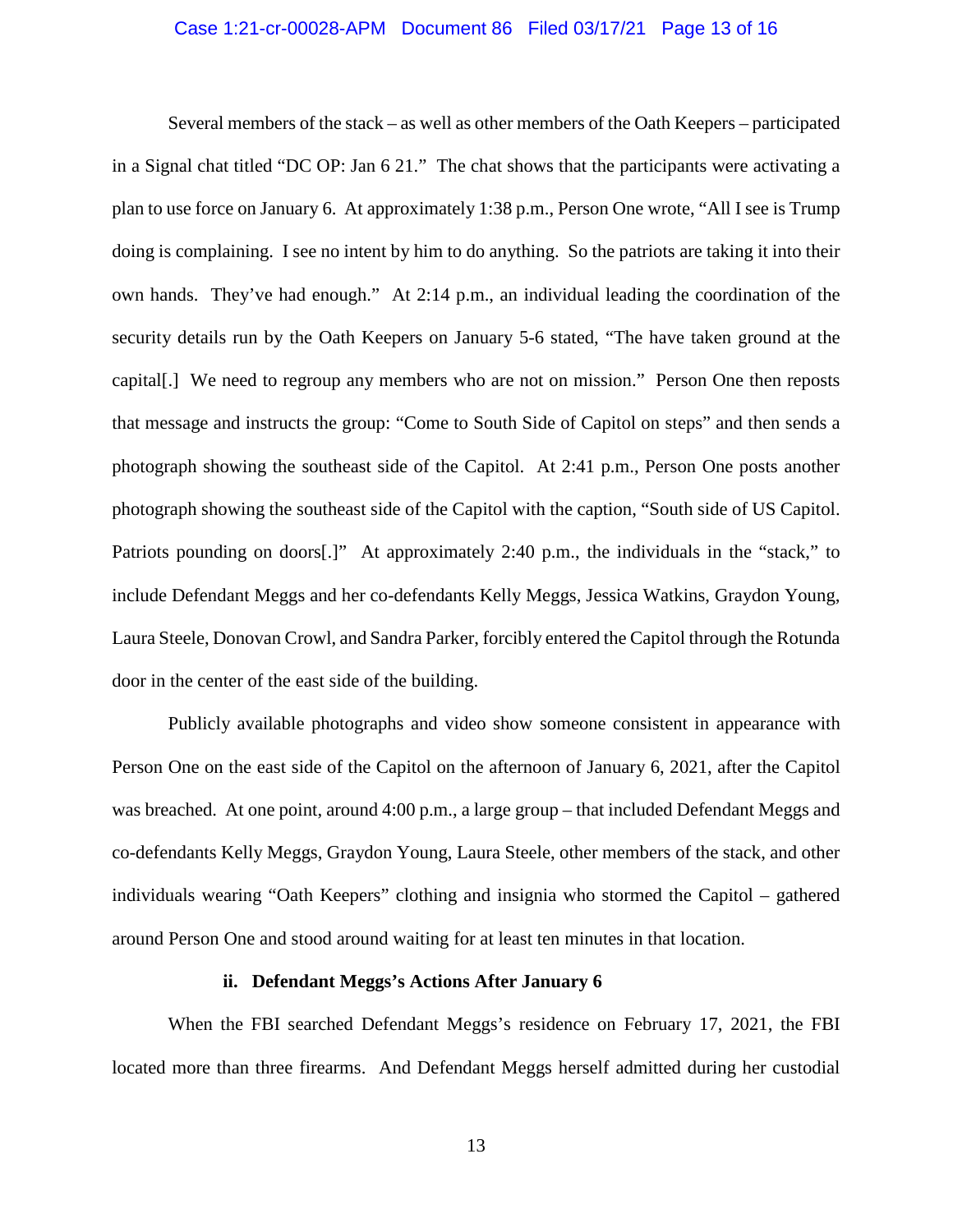### Case 1:21-cr-00028-APM Document 86 Filed 03/17/21 Page 14 of 16

interview that she participated in a firearms training class with her husband and others to prepare to be "security" at the rallies and events planned in Washington, D.C., for January 5-6, 2021.

The FBI also seized and searched Defendant Meggs's cell phone (an iPhone). The records show that Defendant Meggs was both involved in planning the Oath Keepers' actions on January 6 and deleted records from her phone after January 6. On January 3, the user of Defendant Meggs's phone saved a "note" with apparent locations, actions, and contacts for January 5 and 6 in Washington, D.C.:



And records show that the user deleted all text messages that were sent or received during the period January 1 to 6, 2021 (indicated by the red "YES" in the "deleted" column on the far right):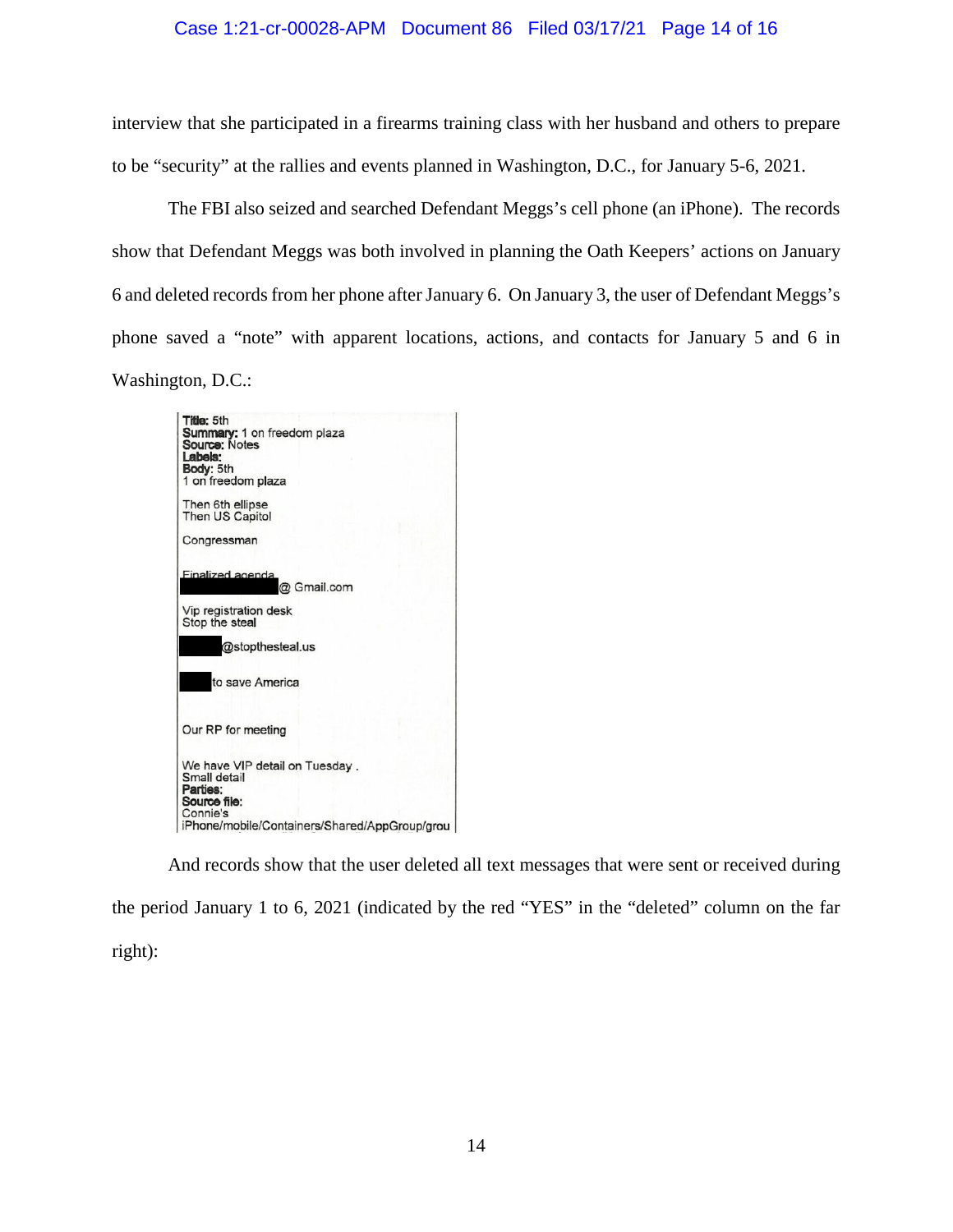## Case 1:21-cr-00028-APM Document 86 Filed 03/17/21 Page 15 of 16



## **IV. CONCLUSION**

For all these reasons, the government submits that Defendant Meggs has not presented information that constitutes a significant change in the law or facts since Judge Lammens ordered her detained. Defendant Meggs has also not rebutted the presumption under Section 3142(e)(3)(C) that there are conditions that will reasonably assure the safety of the community.

Defendant's "renewed request for pretrial release" should therefore be denied.